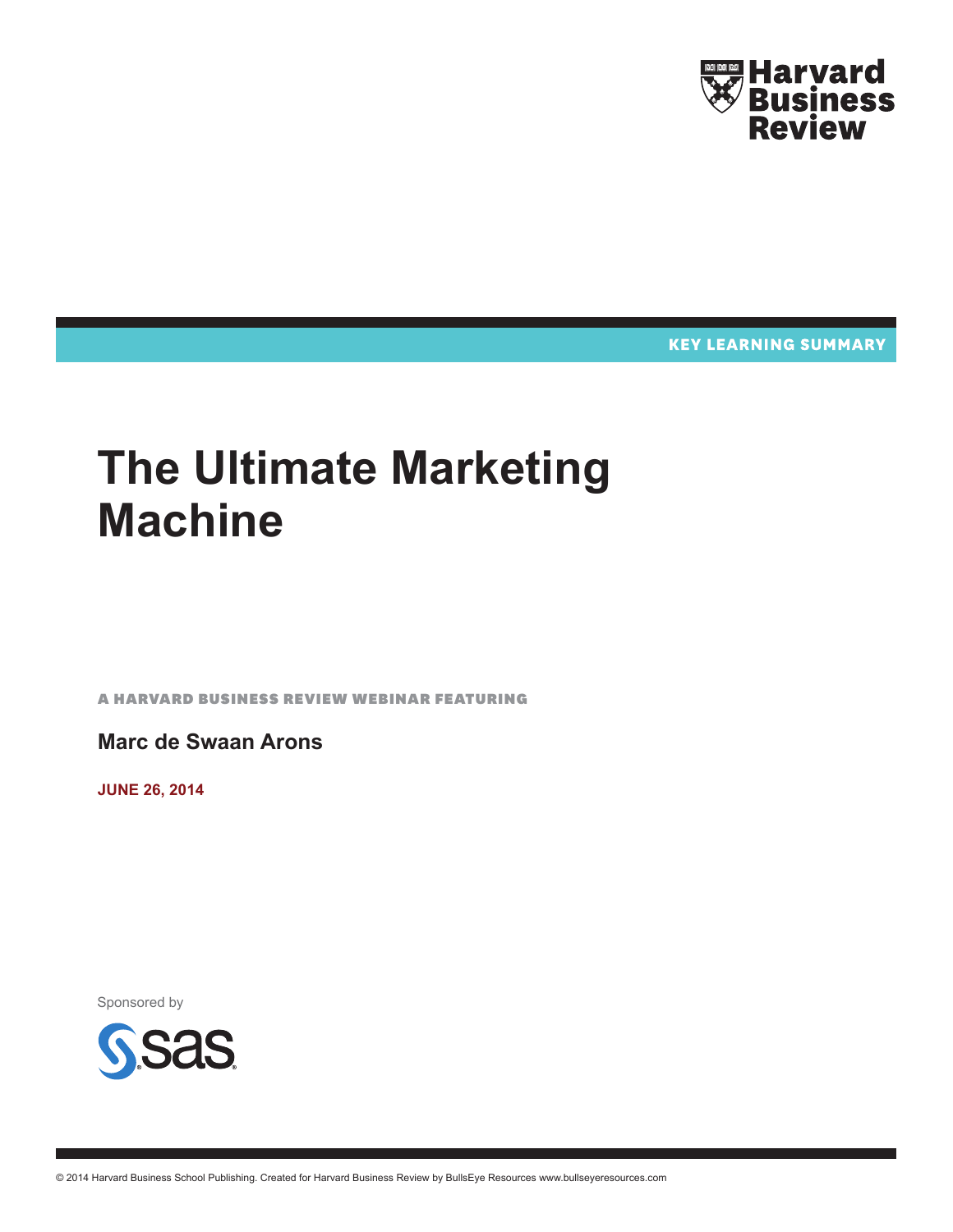## **The Ultimate Marketing Machine**

## OVERVIEW

In today's digital world, the way marketers engage customers has transformed. Yet in most companies, the structure of the marketing function has changed little over the last 40 years. To identify how winning companies approach marketing, Millward Brown Vermeer and several other organizations launched a multi-year study called Marketing 2020. This initiative gathered data from over 10,000 marketers in 92 countries.

Through this work, the study authors created a framework that identifies the brand characteristics associated with marketing excellence and the key drivers needed to organize for growth. By adopting this framework, companies can start the process of building a high-performance marketing organization.

## CONTEXT

Marc de Swaan Arons described the findings from the Marketing 2020 survey, as well as a framework for building high-performance marketing organizations.

## KEY LEARNINGS

### **Although the work of marketing has changed dramatically, the structure of marketing organizations has remained the same.**

The world of marketing has changed dramatically in recent years and will continue to evolve. Looking ahead, the context for marketers will be influenced by four trends: urbanization, technology, sustainability, and new economies.

In addition, consumers' desire for total transparency is changing the nature of marketing. The need for transparency is driven by:

- **The Internet.** The Internet spreads information with lightning speed and fuels consumers' desire for greater transparency from businesses.
- **Generation Why.** The younger generation demands transparency from the companies they work for and do business with.
- **NGOs.** Nongovernmental organizations are taking the lead and demanding accountability from businesses. One example is Oxfam's [Behind the Brands](http://www.oxfam.org/en/grow/campaigns/behind-brands) initiative.

Yet despite these significant changes in the nature of marketing, the structure of marketing organizations has changed little.

## **CONTRIBUTORS**

#### **Marc de Swaan Arons**

Co-Founder, EffectiveBrands; Senior Partner and Chief Marketing Officer, Millward Brown Vermeer

#### **Gardiner Morse (Moderator)**

Senior Editor, *Harvard Business Review*

**June 26, 2014**

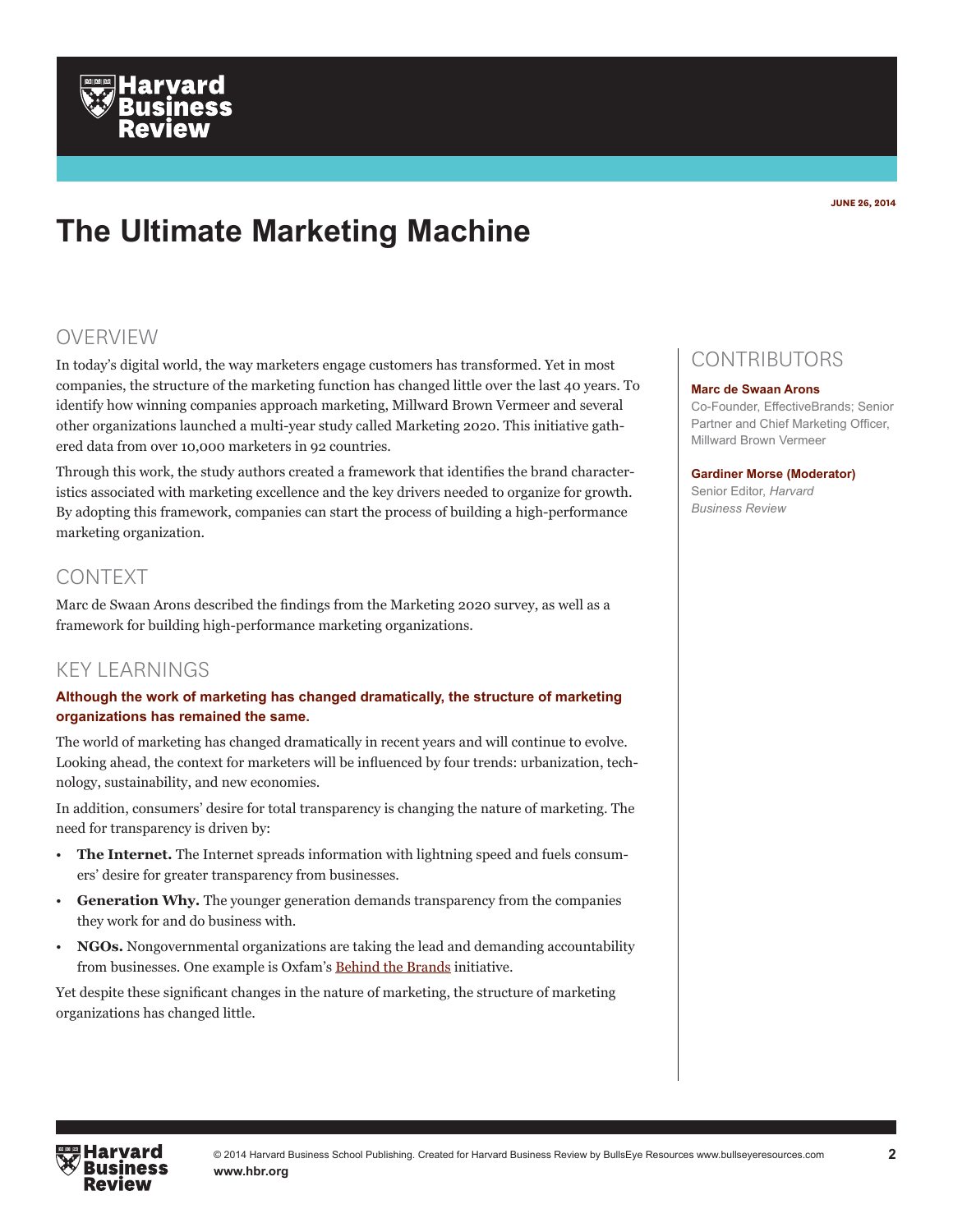#### **Marketing 2020 explored the challenges and opportunities related to how companies structure the marketing function today.**

The Marketing 2020 initiative was started about a year ago to identify how fast-growing companies structure the marketing function and approach marketing leadership. Marc de Swaan Arons described the project:

- The study was jointly organized by Millward Brown Vermeer, ANA, Spencer Stuart, Forbes, MetrixLab, and Adobe.
- An advisory board represented industries like consumer packaged goods, financial services, and technology, as well as academia.
- One-on-one interviews were conducted with 250 CEOs, CMOs, and agencies about the role and structure of marketing, as well as what influence consumers have over brands.
- Over 10,000 marketing professionals from 92 countries participated.

Study participants reflected on the opportunities available today for marketing leaders to influence the business. They felt that the greatest opportunities include social marketing, collaboration with consumers, globalization, and purposeful marketing.

However, staying current in today's fast-paced environment is a concern for marketing leaders. Marketers worldwide felt their top challenges were information overload, touchpoint consistency, doing more with less, avoiding consumer privacy risks, and breaking down organizational silos.

#### **The Marketing 2020 framework identified brand characteristics associated with marketing excellence and business growth.**

By analyzing how fast-growing companies differed from their peers, the Marketing 2020 study identified characteristics of winning organizations and distilled them into a framework that other companies can adopt. The Marketing 2020 framework has three brand characteristics:

1. **Big insights.** These are insights that drive competitive advantage, and are more than just big data. Big insights unify what marketers know at the consumer and creative levels. Dove Soap's Real Beauty campaign, for example, is based on the insight that worldwide only 4% of women describe themselves as beautiful. Having the right data and leveraging it are key differentiators for companies with above- average revenue growth.



**Figure 1** Overperforming companies use data to generate big insights.

"The goal of the Marketing 2020 study was to identify how fast-growing companies build marketing capabilities and lead the marketing function. We wanted to learn what it takes to win."

**– Marc de Swaan Arons**

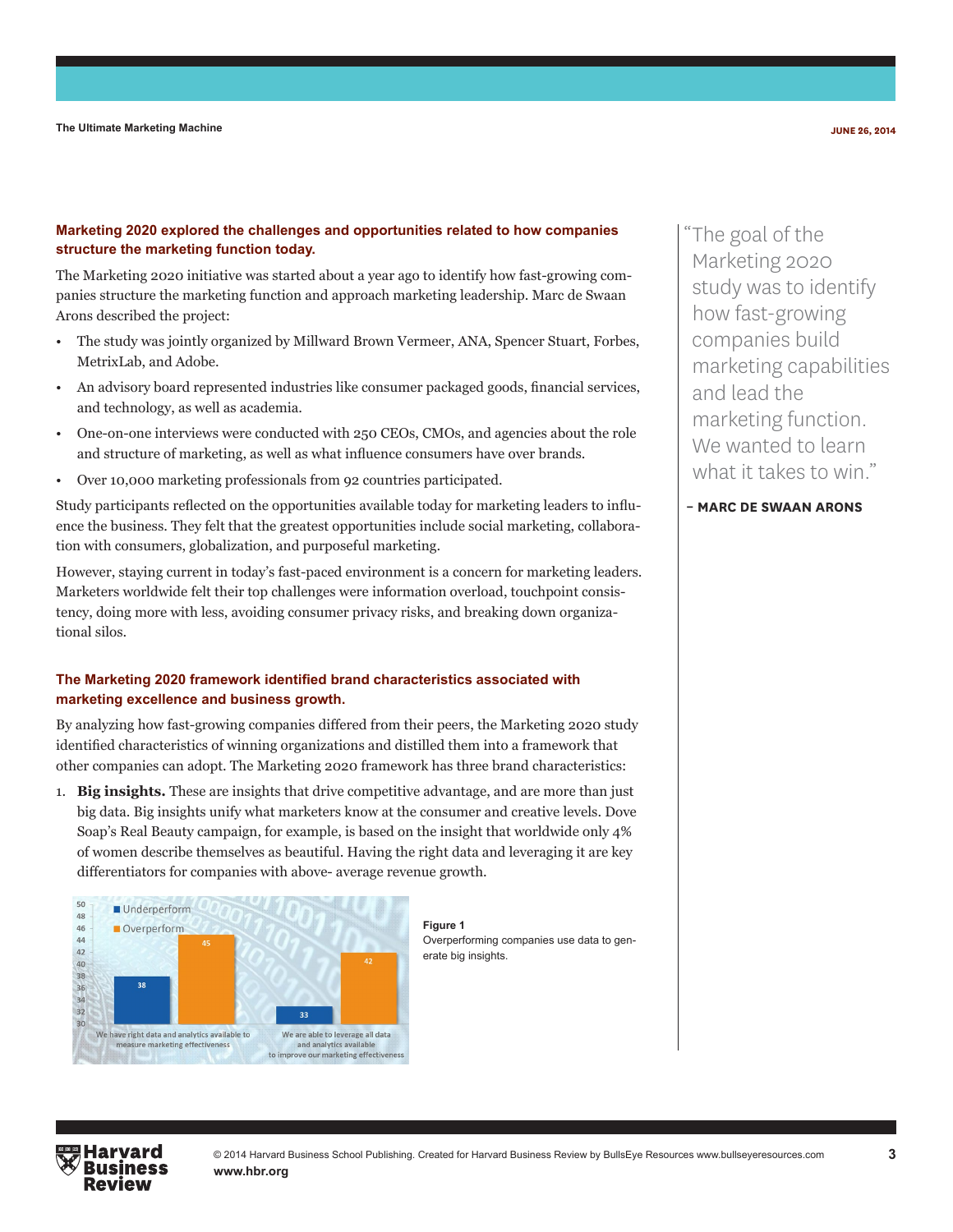2. **Purposeful positioning.** A good example of purposeful positioning is American Express' Small Business Saturday campaign, which leveraged the company's back-office expertise to help companies emerge from the recent economic downturn. Purposeful positioning may also have purpose-based functional benefits such as Pampers diapers, purpose-based emotional benefits like the Dove Real Beauty campaign, or purpose-based societal benefits like Dulux Paint's product donation program for low-income communities. The Marketing 2020 data shows that companies with societally purposeful brands outperform their competitors on several marketing KPIs.



"At companies like Walmart, Unilever, GE, and Nike, the CEO and CMO are connected at the hip and work closely together."

– **Marc de Swaan Arons**

3. **Total experience.** In a digital world, companies drive brand value through personalization and through the number of touchpoints and experiences they offer customers. Companies that provide a total experience to consumers offer both personalization and a broad range of touch points. A good example is the Nike+ initiative, which enhances runners' experiences through tools like dedicated coaching and electronics to track athletic performance. The Dove Real Beauty campaign used grassroots approaches to create a total experience. The brand team launched a global photo exhibit called "Real Beauty Portraits," as well as a classroom curriculum to teach children body confidence and self-esteem.

#### **Another important aspect of the Marketing 2020 framework is organizing for growth.**

Winning companies do more than just exhibit the three key brand characteristics; they also organize for growth. The Marketing 2020 framework describes five drivers that high-performance companies use to structure the marketing function:

1. **Connect.** Marketing is too important to be left just to marketers. The most effective marketing teams make connections both inside and outside the company that influence the business strategy. Marketing 2020 data shows that marketing teams are working more closely with CEOs than in the past and are approving more significant investment decisions. Close collaboration between marketing and CEOs is more common in industries like consumer packaged goods than in energy or healthcare.

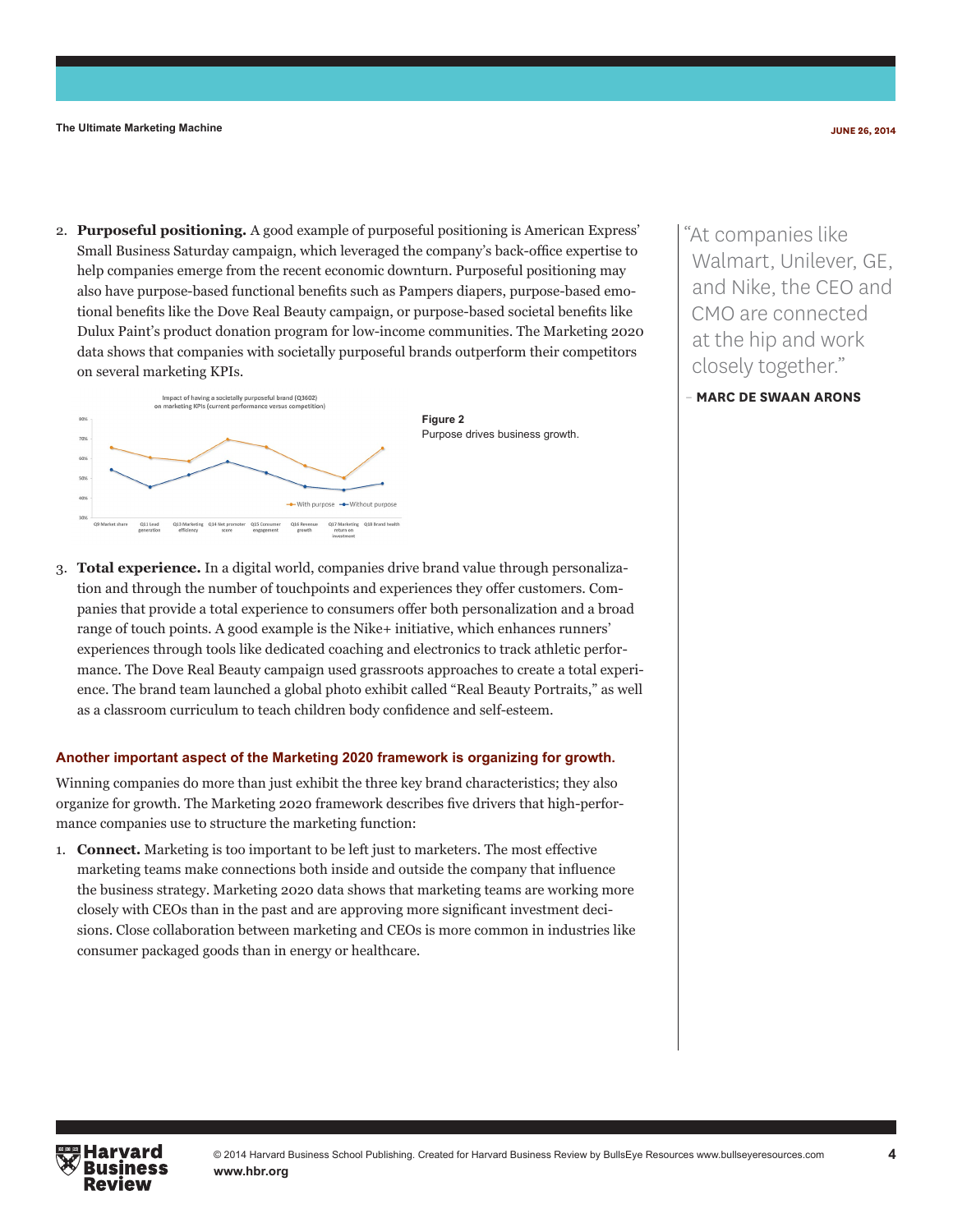

**Figure 3**  Marketing's influence in the organization is growing.

2. **Inspire.** According to Mr. de Swaan Arons, one key to inspiring employees is to "engineer less and engage more." At Nike, for example, one person is responsible for telling the Nike story to employees, which helps create alignment throughout the organization. The Marketing 2020 study found that companies that engage internally demonstrate better business results.



3. **Focus.** Focus drives growth; however, communication at all levels in organizations is essential. Marketing 2020 found that the percentage of leaders who agree with their brand's global strategy is higher at global levels than local levels. One solution is appointing global marketing leaders. For the Dove Real Beauty campaign, five leaders met twice a week for several weeks and developed the "Dove one pager." This document guided every Real Beauty initiative, from communication to innovation, packaging, and more. It forced focus and clarity and defined how success was measured.

|          | <b>EVP</b> | VP/MD | Manager | Other |
|----------|------------|-------|---------|-------|
| Global   | 83%        | 80%   | 83%     | 82%   |
| Regional | 72%        | 74%   | 75%     | 73%   |
| Local    | 66%        | 64%   | 63%     | 56%   |



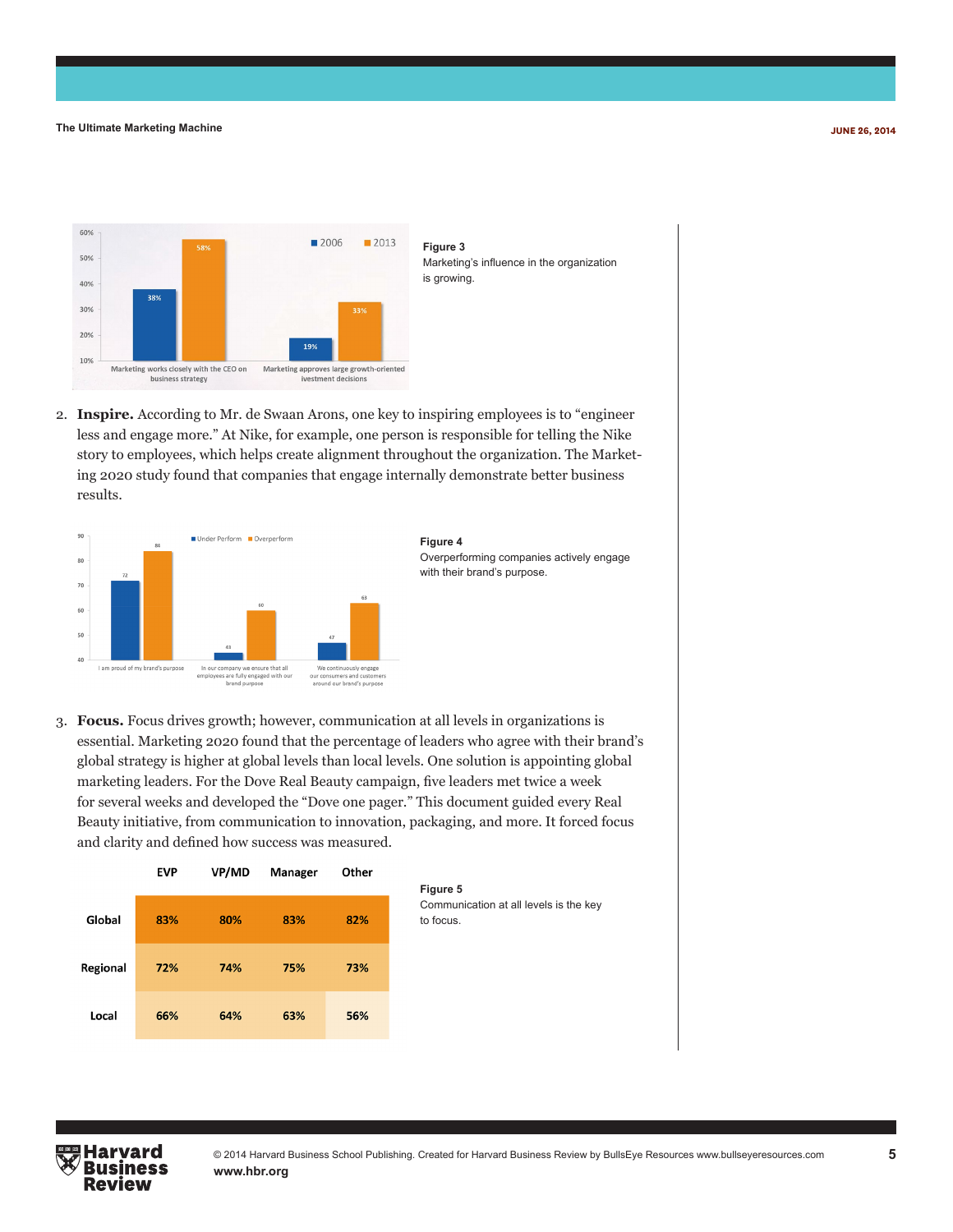4. **Organize.** Two key aspects of organization are orchestration and integration. An important role for every company is the chief experience officer. This leader ensures a consistent brand experience for all customers. Collaboration between marketing and functions like IT, HR, and finance is also important; it generates internal alignment and integration. At overperforming companies, levels of collaboration tend to be higher than in other firms.





Within the marketing function, three categories of employees shape the bench for growth: thinkers, feelers, and doers. Thinkers are skilled at analytics, customer segmentation, and scenario analysis. Feelers connect to customers and communicate internally. Doers execute marketing initiatives, which is essential in today's 24/7, always on economy. In Mr. de Swaan Arons' "orchestrator model," CMOs develop dedicated product teams for each key initiative with the appropriate blend of thinkers, feelers, and doers. In addition to these internal teams, high-growth companies work with a wide range of agencies, which increases the overall level of marketing expertise.



5. **Build.** Building marketing capabilities drives growth. Overperforming companies train their employees more than their underperforming counterparts and offer higher-quality training. The Marketing 2020 data shows that marketing capabilities have the strongest correlation to revenue growth, brand health, and marketing ROI.

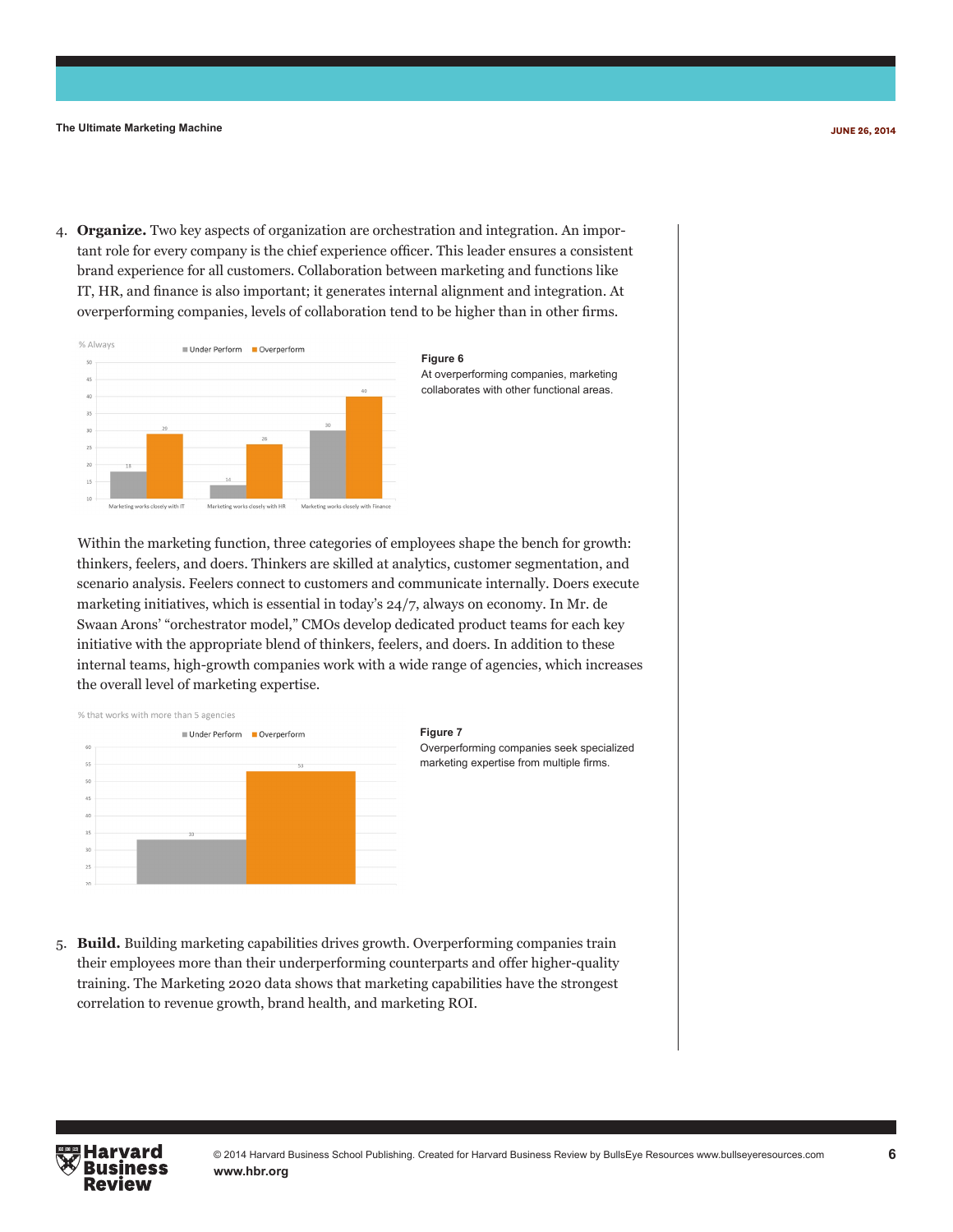When marketing in today's digital age, companies need to experiment with new technologies such as social media. Diageo's leaders, for instance, partnered with Facebook, while AB InBev asked board members to check in to board meetings using the foursquare app.

#### **The top Marketing 2020 priorities for CMOs serve as a roadmap for marketing leaders.**

As marketing leaders consider how they can apply findings from Marketing 2020 to their own environment, Mr. de Swaan Arons outlined the top Marketing 2020 priorities for CMOs:

- 1. **Lead by example in the digital world.** Having an experimental and iterative mindset is important, as is celebrating both mistakes and successes.
- 2. **Engage the total organization.** Marketing is more effective when it partners with other functional areas.
- 3. **Inspire and empower, rather than control.** Marketing leaders should avoid being the brand police. Team members should feel free to experiment, as long as it doesn't damage the brand.
- 4. **Ensure brand consistency throughout.** It is possible to promote consistency without being too heavy handed.
- 5. **Build marketing capability.** Marketing expertise is what drives growth. When people grow, the company grows as well.

#### **Learn More**

Just as the radical changes in marketing have made the ultimate marketing machine a success imperative for organizing marketing, so is the need to build a culture that embraces marketing analytics. Read more about how it can be done:

*[Argyle Conversations:](http://www.sas.com/en_us/whitepapers/argyle-conversations-building-marketing-analytics-culture-106021.html)  [Building a Marketing](http://www.sas.com/en_us/whitepapers/argyle-conversations-building-marketing-analytics-culture-106021.html)  [Analytics Culture](http://www.sas.com/en_us/whitepapers/argyle-conversations-building-marketing-analytics-culture-106021.html)*